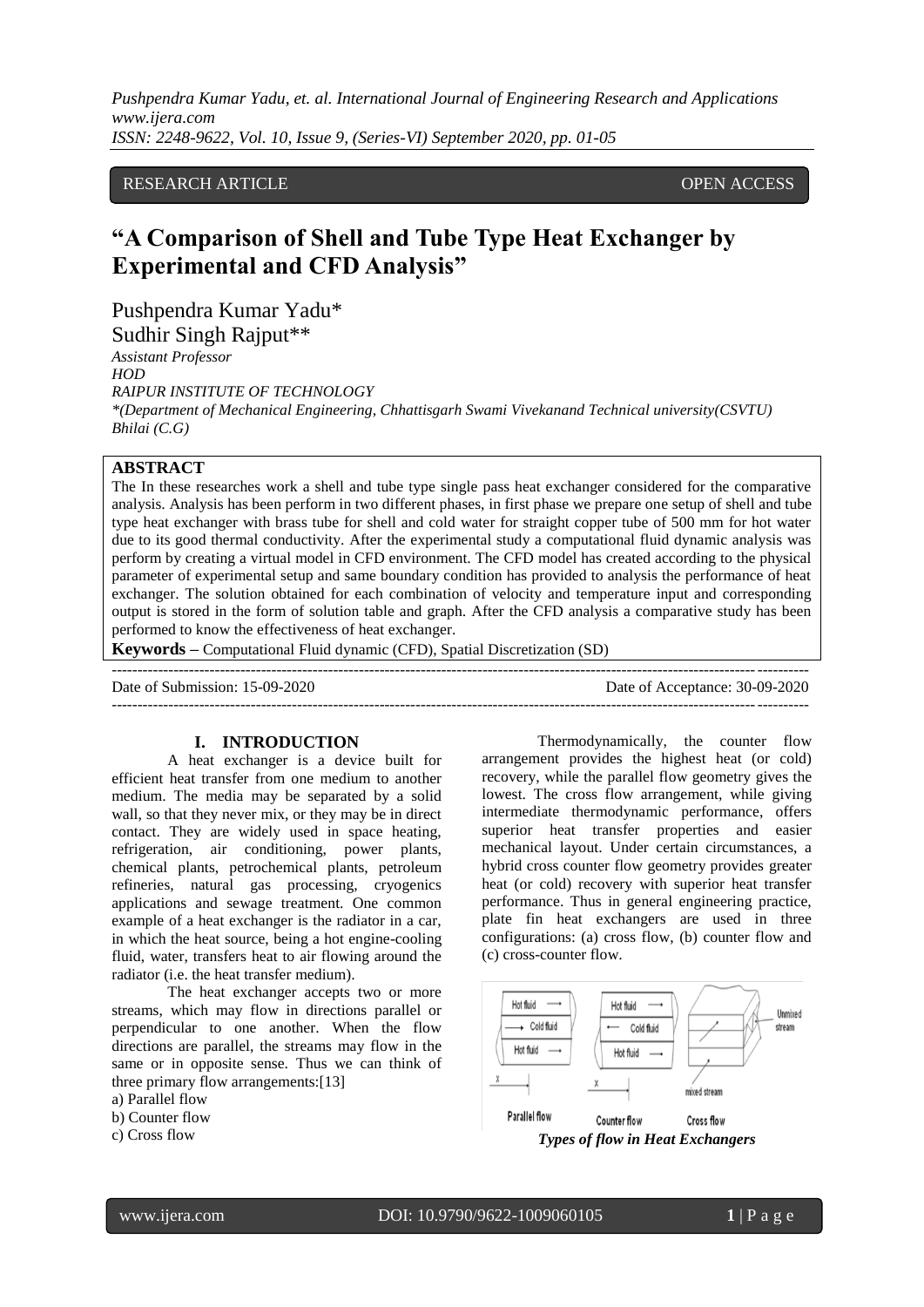*Pushpendra Kumar Yadu, et. al. International Journal of Engineering Research and Applications www.ijera.com ISSN: 2248-9622, Vol. 10, Issue 9, (Series-VI) September 2020, pp. 01-05*

# **II. PROBLEM FORMULATION**

Effectiveness of heat exchanger can be increased without significant change in the circuit is possible by only one way i.e. by increasing flow of cold fluid in the inlet valve. However if we increase the flow in cold inlet in the tube type Heat Exchanger, then characteristics goes down which could be balanced by decreasing no. of tube of Heat Exchanger and decreasing the relative velocity of fluids flowing in Tube Type Heat Exchange.



*Experimental setup of HE Property of Material of Heat Exchanger* 

| <b>Property</b>                          |               | <b>Steel</b>  | Copper  |
|------------------------------------------|---------------|---------------|---------|
| <b>Brass</b>                             |               |               |         |
| Density $(kg/m3)$                        | $7.87E + 0.3$ | $8.96E + 0.3$ |         |
| $8.60E + 0.3$                            |               |               |         |
| <b>Poisson's Ratio</b>                   | 0.27-0.30     | 0.34          | 0.331   |
|                                          |               |               |         |
| <b>Thermal Conductivity (W/m-K) 59.5</b> |               |               | 401 115 |
| Specific Heat $(J/kg-K)$                 | 481           | 385           | 375     |
|                                          |               |               |         |

#### **III. EXPERIMENTAL ANALYSIS**

An experimental setup is prepare to perform the research work in laboratory. The setup consists of a single-phase heat exchanging system in which hot water passes through the straight tube and it exchanges heat by cold water flows inside the shell side. The heat exchanger includes an insulated cylindrical shell which is equipped with a copper straight tube.

#### *Specification of Shell and Tube Type Heat Exchanger*

| ິ     |                                                              |                |  |  |  |
|-------|--------------------------------------------------------------|----------------|--|--|--|
| S.No. | <b>Parameter Name</b>                                        | Size in mm     |  |  |  |
| 1     | Total length (mm)                                            | 1000           |  |  |  |
| 2     | Length of shell (mm)                                         | 500            |  |  |  |
| 3     | Diameter of shell (mm)                                       | 300            |  |  |  |
| 4     | Length of tubes (mm)                                         | 500            |  |  |  |
| 5     | Diameter of tubes (mm)                                       | 12.7           |  |  |  |
| 6     | Number of tubes                                              | 24             |  |  |  |
| 7     | Radius of curvature of cover end<br>plates (mm)              | 390            |  |  |  |
| 8     | Inlet and outlet port diameter                               | 50.8           |  |  |  |
| 9     | Distance of inlet and outlet port<br>from the shell end (mm) | 50             |  |  |  |
| 10    | Pitch distance between<br>consecutive tubes (mm)             | 38.6           |  |  |  |
| 11    | Baffle thickness (mm)                                        | 10             |  |  |  |
| 12    | No. of baffles                                               | $\overline{2}$ |  |  |  |
| 13    | Distance of baffles from the shell<br>ends (mm)              | 156.6          |  |  |  |

# **IV. COMPUTATIONAL FLUID DYNAMIC ANALYSIS**

Modelling & Meshing of Tube Geometry

In order to create the solid model of tube geometry we again start with the sketching of the both dome end and maintain the space between them as 500 mm for tube. The curvature of dome is randomly taken as 390 mm to maintain the overall size of heat exchanger. Total 24 tube has been modelled between the both end of dome and each having internal and outer diameter as 10 mm and 12.7 mm.

Here we assign the different material for tube, shell and outer body of HE. For these analyses we assign copper to the tube and brass for shell inner tube and outer body of HE assign as structure steel. Generally the engineering materials are available in ansys material library but in case if it is not in library then we can also create it by using its mechanical property.



*Geometry of heat exchanger*

#### **Boundary Condition Heat Exchanger**

The term boundary condition deal with the actual condition or environment of working of heat exchanger. Here we are using hot and cold water as a media to flow in shell and tube to transfer the heat from hot to cold fluid. When the hot fluid come into the tube its temperature is 60 °C which is higher and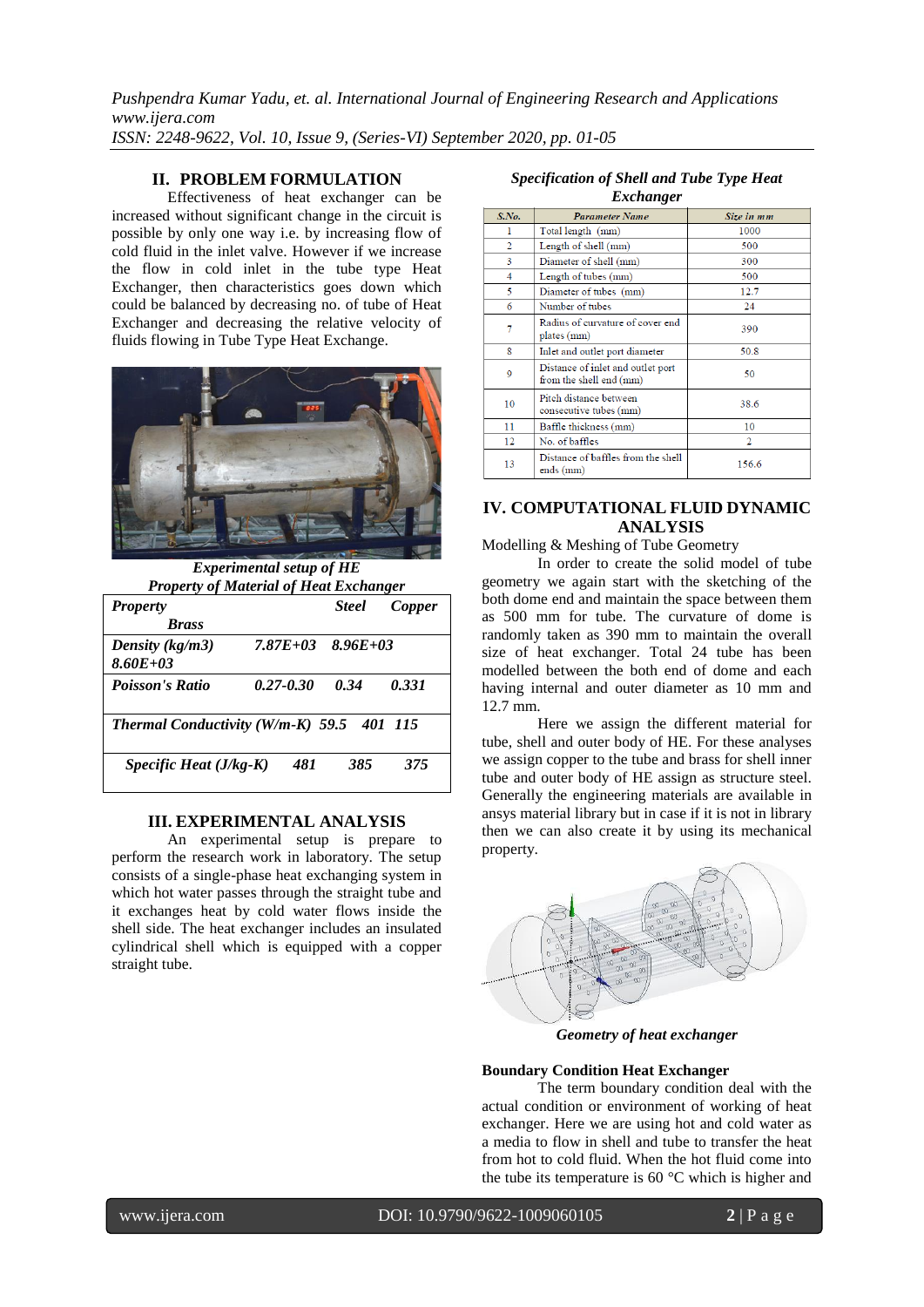*Pushpendra Kumar Yadu, et. al. International Journal of Engineering Research and Applications www.ijera.com ISSN: 2248-9622, Vol. 10, Issue 9, (Series-VI) September 2020, pp. 01-05*

it comes down when it comes in contact with the cold fluid in heat exchanger. The thermal condition of both fluids is given in the table below

| S No                         | <b>Name Of Fluid</b>    | <b>Boundary Condition</b><br><b>Type</b> | <b>Value</b>    |  |
|------------------------------|-------------------------|------------------------------------------|-----------------|--|
| Hot water                    |                         | <b>Inlet Velocity</b>                    | $0.5$ m/s       |  |
|                              |                         | <b>Inlet Temperature</b>                 | $65^{\circ}$ C  |  |
|                              | <b>Initial Pressure</b> | 1 atm                                    |                 |  |
| Cold water<br>$\mathfrak{D}$ |                         | <b>Inlet Velocity</b>                    | $1 \text{ m/s}$ |  |
|                              |                         | <b>Inlet Temperature</b>                 | $25^{\circ}$ C  |  |
|                              | <b>Initial Pressure</b> | 1 atm                                    |                 |  |





*Boundary condition of Helical coil Heat Exchanger*

### **V. RESULT & DISCUSSION Experimental Result of Shell and tube Type Exchanger**

After the experimental procedure we get different set of result in the form of combination of inlet velocity and temperature for cold and hot fluid. The detail of inlet and out let temperature is given in the table below. After the critical analysis of the result we found that the heat transfer rate in increases due to increase the inlet velocity of the cold fluid and when we increase the velocity of hot fluid there is significant change in the temperature of outlet hot fluid. Similarly the value of LMTD is high for first two and last three experiment and for rest of experiment its nature is irregular. For experiment Number 6 and 8th the value of LMTD is almost same for both the combination of inlet velocity and temperature of hot and cold fluid.

The overall effectiveness of the heat exchanger is lie in between the value of 0.51 to 0.67, which shows the performance of the heat exchanger and effectiveness is also vary according to the combination of velocity and inlet temperature of cold and hot fluid.



**and tube Type Exchanger**

According to the experimental result we create the same combination of hot and cold fluid of the heat exchanger and perform each experiment in CFD workbench. There are 12 different separate combinations of inlet and out temperature of hot and cold fluid and different velocity. After the analysis of heat exchanger in CFD work bench we get set of output in the form of cold and hot outlet of both fluids.

The result obtained from the CFD workbench shows very good agreement between the outlet and inlet temperature of the hot and cold fluid as compare to the experimental result. Here the velocity and inlet temperature of cold and hot is same as the experimental and computed by on least square method. CFD work on ideal condition and no human as well as physical error like leakage, humidity etc considered, so its shown better result under the same boundary condition.



*CFD Variations in LMTD with respect to hot water inlet velocity*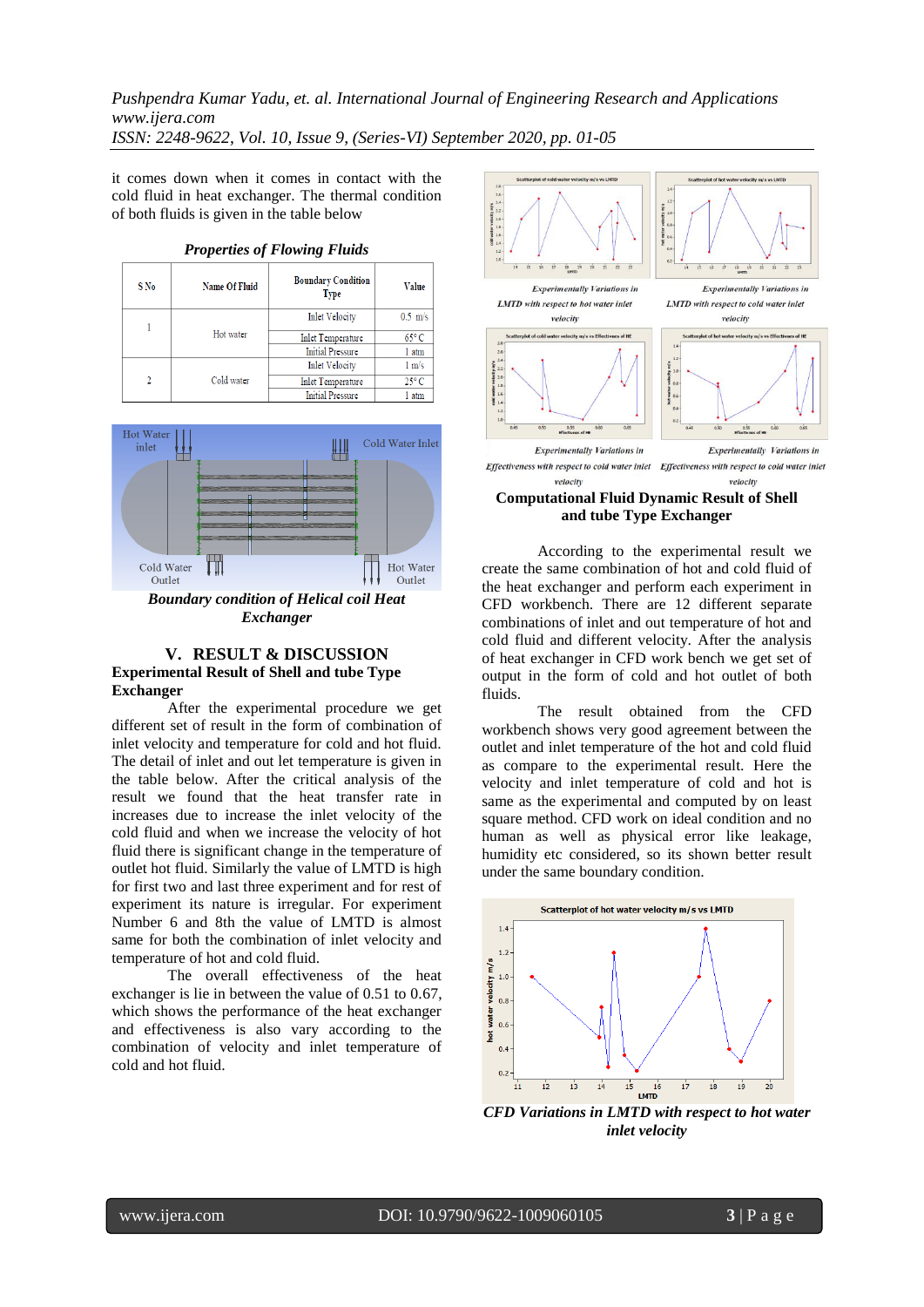*Pushpendra Kumar Yadu, et. al. International Journal of Engineering Research and Applications www.ijera.com*

*ISSN: 2248-9622, Vol. 10, Issue 9, (Series-VI) September 2020, pp. 01-05*



*CFD Variations in LMTD with respect to cold water inlet velocity* 



*CFD Variations in Effectiveness with respect to hot water inlet velocity* 



*CFD Variations in Effectiveness with respect to cold water inlet velocity* 

## **VI. CONCLUSION & FUTURE SCOPE**

Two different approaches have been performed to know the distribution of temperature and effectiveness of heat exchanger under the same working condition. The phase I we perform the experimental study in shell and tube type heat exchanger and taking 12 different combination of temperature and inlet velocity. Based on the output of experiment result we calculate the effectiveness and LMTD value for each experiment.

Similarly in phase II we are using the same combination of velocity and temperature of hot and cold fluid and performed the CFD analysis. A comparative graph of distribution of LMTD and effectiveness



the value of CFD and experimental result of heat exchanger and we found that the effectiveness of CFD result is higher than the experimental result except 1st experiment. The reason behind that is CFD workbench is work under the ideal condition and experimental study work on physical condition. The nature of graph is almost same for both the study and variation found during the experiment due to the change in velocity of fluid.

The experiment Number nine shows large value of effectiveness both cases while the experiment no 1st shows smallest value of effectiveness for both cases. Based on the analysis of the graph we concluded that the CFD result show better result as compare to the experimental result.

### **Books:**

### **REFERENCES**

### **Periodicals**

- [1]. Bhatt, D et all. "Shell and Tube Heat Exchanger Performance Analysis", International Journal of Sciences and Research, 42, 1872-1881, 2012.
- [2]. Dahare N B. "Experimental Analysis and Performance Characteristic of Heat Transfer In Shell and Twisted Tube Heat Exchanger." International journal of Engineering and Technology, 07, 1142-1148, 2015.